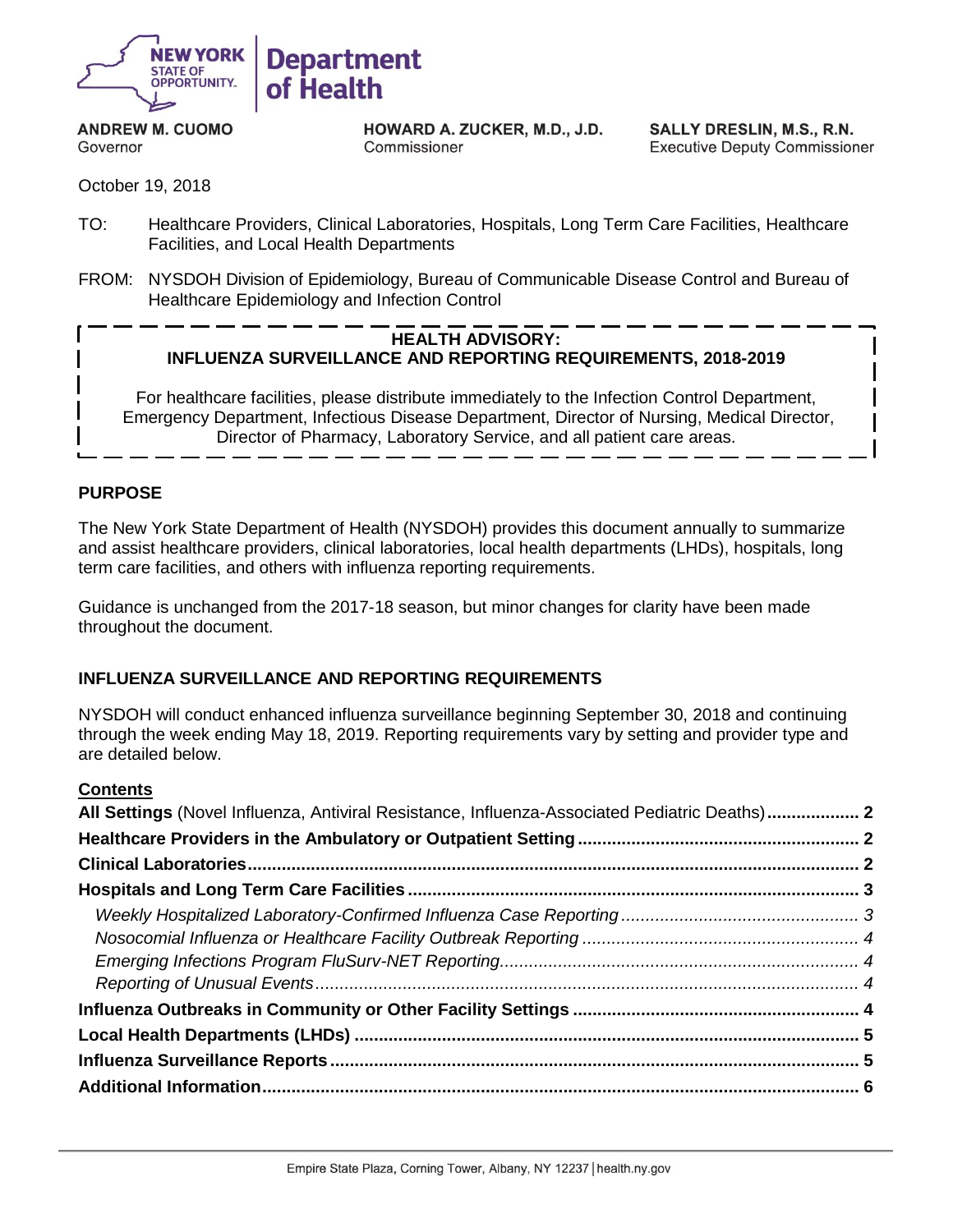# <span id="page-1-0"></span>**All Settings**

- Any suspected or confirmed cases of **any novel influenza A virus (including viruses suspected to be of animal origin)** must be immediately reported by telephone to the LHD of the patient's county of residence. Contact information for LHDs can be found at [http://www.nysacho.org/i4a/pages/index.cfm?pageid=3713.](http://www.nysacho.org/i4a/pages/index.cfm?pageid=3713)
- Suspected **lack of response to antiviral therapy**, e.g., ongoing severe disease or continued specimen positivity by reverse transcriptase polymerase chain reaction (RT-PCR) despite a full course of antiviral therapy, should be promptly reported to the LHD of the patient's county of residence and all available clinical specimens or samples should be forwarded to the NYSDOH Wadsworth Center for antiviral resistance testing.
- Suspected or confirmed **influenza-associated deaths in children aged <18 years** must be reported to the LHD of the patient's county of residence.

## <span id="page-1-1"></span>**Healthcare Providers in the Ambulatory or Outpatient Setting**

- <span id="page-1-3"></span>• Healthcare providers must report **outbreaks <sup>1</sup> of influenza or influenza-like illness (ILI)** to the LHD of the county in which the outbreak is occurring. Contact information for LHDs can be found at [http://www.nysacho.org/i4a/pages/index.cfm?pageid=3713.](http://www.nysacho.org/i4a/pages/index.cfm?pageid=3713)
- Suspected or confirmed cases of **any novel influenza A virus (including viruses suspected to be of animal origin):** see "All Settings" section above.
- Suspected **lack of response to antiviral therapy:** see "All Settings" section above.
- Suspected or confirmed **influenza-associated deaths in children aged <18 years**: see "All Settings" section above.
- Healthcare providers are **not** required to report to NYSDOH positive influenza diagnostic tests (e.g., rapid tests) performed outside of a full-service clinical laboratory (see Clinical Laboratory section).

# <span id="page-1-2"></span>**Clinical Laboratories**

- Full-service clinical laboratories that perform influenza testing on New York State (NYS) residents are required to **report all positive influenza laboratory test results**, excluding serology, to the NYSDOH Electronic Clinical Laboratory Reporting System (ECLRS).
	- $\circ$  Note: Full-service clinical laboratories are identified by a 4-digit Permanent Facility Identifier (PFI) number (e.g., "1234") assigned by the NYSDOH Wadsworth Center Clinical Laboratory Evaluation Program (CLEP).
	- $\circ$  Partial-service or physician-operated labs will have CLEP identification numbers starting with a letter; reporting is optional for these laboratories.
- Specimens that are **suspected as novel influenza A viruses must be submitted in viral transport media** to the NYSDOH Wadsworth Center or the New York City Public Health Laboratory for confirmation. See "Laboratory Reporting of Communicable Diseases" at [http://www.wadsworth.org/sites/default/files/WebDoc/618150225/CDRG%202016%20Complete.p](http://www.wadsworth.org/sites/default/files/WebDoc/618150225/CDRG%202016%20Complete.pdf) [df](http://www.wadsworth.org/sites/default/files/WebDoc/618150225/CDRG%202016%20Complete.pdf)
- All available specimens from patients with suspected **lack of response to antiviral therapy** should be promptly forwarded to the Wadsworth Center for antiviral resistance testing. Such patients should be reported to the LHD of the patient's county of residence.
- The ECLRS Help Desk (866-325-7743) is available to answer questions and assist full-service clinical laboratories with reporting procedures.
- Hospitals laboratories that participate in the FluSurv-NET/Emerging Infections Program will receive separate, supplemental instructions.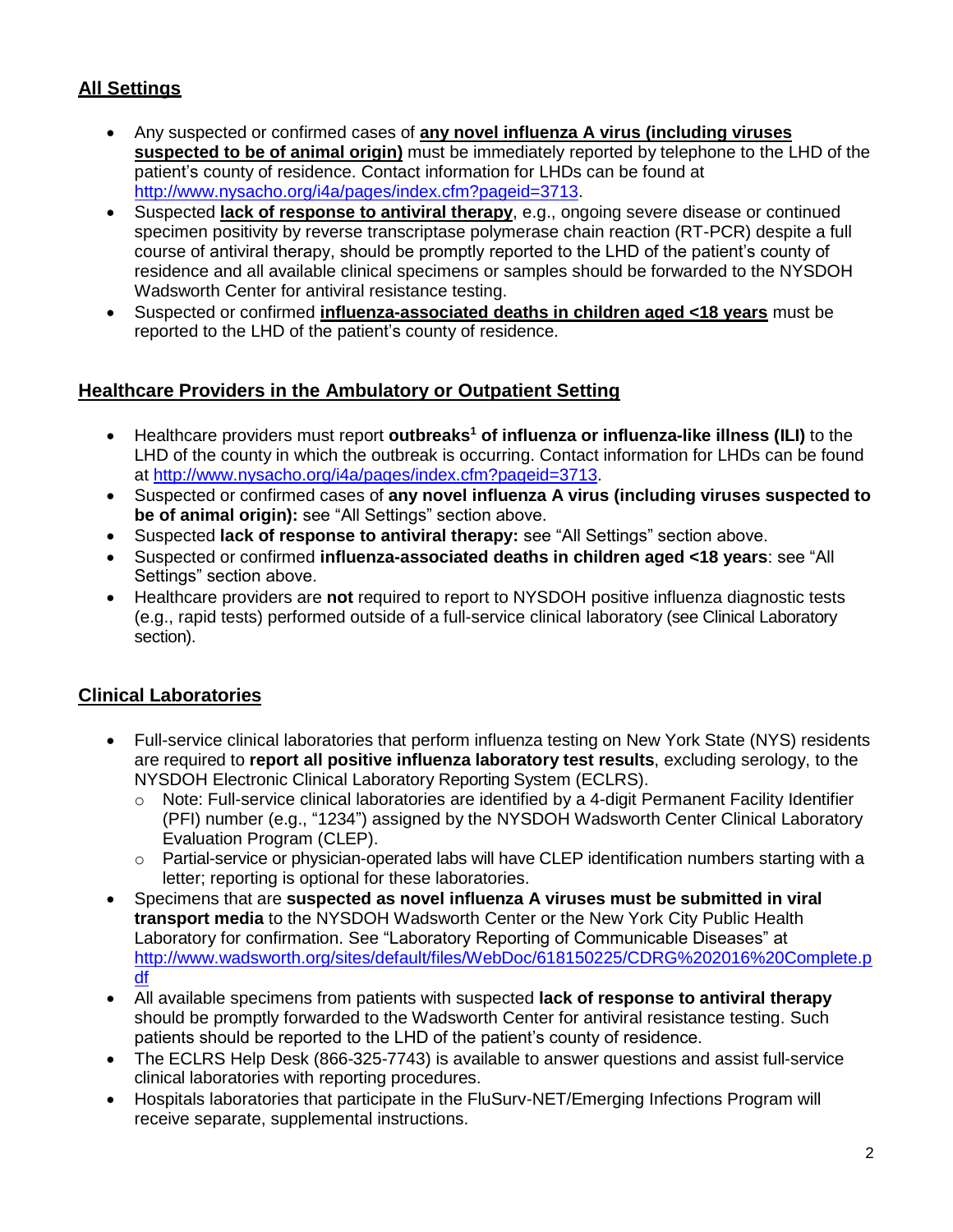## <span id="page-2-0"></span>**Hospitals and Long-Term Care Facilities**

### <span id="page-2-1"></span>*Weekly Hospitalized Laboratory-Confirmed Influenza Case Reporting*

- During October-May, hospitals must report weekly the aggregate number of hospitalized laboratory-confirmed influenza cases to the NYSDOH. This reporting is done via the **"Weekly Influenza Hospitalizations" survey** on the **Health Electronic Response Data System (HERDS)** application located on the NYSDOH Health Commerce System (HCS) at: [https://commerce.health.state.ny.us/.](https://commerce.health.state.ny.us/)
	- $\circ$  Hospitalizations for influenza are monitored in near real-time as a measure of morbidity and severity across age groups as the season progresses. Since the implementation of the Regulation for Prevention of Influenza Transmission by Healthcare and Residential Facility and Agency Personnel in 2014, this data has been instrumental in determining when the Commissioner declares influenza prevalent or no longer prevalent in NYS; therefore, completeness, timeliness, and accuracy of these data are extremely important.
	- o Which patients should be counted?
		- Count all hospitalized patients who have evidence of laboratory-confirmed influenza.
			- Hospitalized patients include (1) patients who were admitted to an inpatient unit of the hospital (an overnight stay is not required), or (2) patients who were kept in observation for more than 24 hours.
			- Evidence of a positive influenza test may be: a laboratory report from a rapid influenza diagnostic test (RIDT), viral culture, reverse transcriptase polymerase chain reaction (RT-PCR), or immunofluorescence antibody staining (IFA or DFA); a written note or verbal report from a healthcare provider of a positive test (e.g., from a test performed prior admission).
		- Exclude patients who only visited the emergency department.
		- Include both community-associated and healthcare facility-associated (nosocomial) cases (Note: nosocomial cases must also be reported as outlined below).
	- o During which week should a patient be counted?
		- Surveillance weeks begin on Sundays at 12:01 AM and end Saturdays at midnight.
		- Whenever possible, use influenza specimen collection date and time when determining in which week a patient should be counted (previously submitted data can be revised directly in HERDS for up to 4 weeks).
		- **•** For patients previously diagnosed with influenza and hospitalized at a later date, use the date of hospitalization to determine the reporting week.
		- Report each individual patient only once, when first identified as a case. Do not count the same patient in multiple weeks, unless discharged and then readmitted for a new laboratory-confirmed influenza illness.
	- o Entering data into HERDS
		- Each week, report into HERDS anytime between Sunday at 12:01 AM through Wednesday at noon, the number of cases identified during the previous week ending Saturday at midnight.
		- "Time Period" corresponds to the surveillance week ending date.
		- For example, for cases identified during the week 9/30/2018-10/6/2018, enter the data anytime between Sunday 10/7/2018 (12:01 AM) and Wednesday 10/10/2018 (noon), under the time period "10/6/2018".
		- Report cases in aggregate by age group:  $0-4$ ,  $5-17$ ,  $18-49$ ,  $50-64$ , and ≥65 years.
		- If you have no cases to report, please submit "0" (zero) in the requested fields rather than not submit the survey.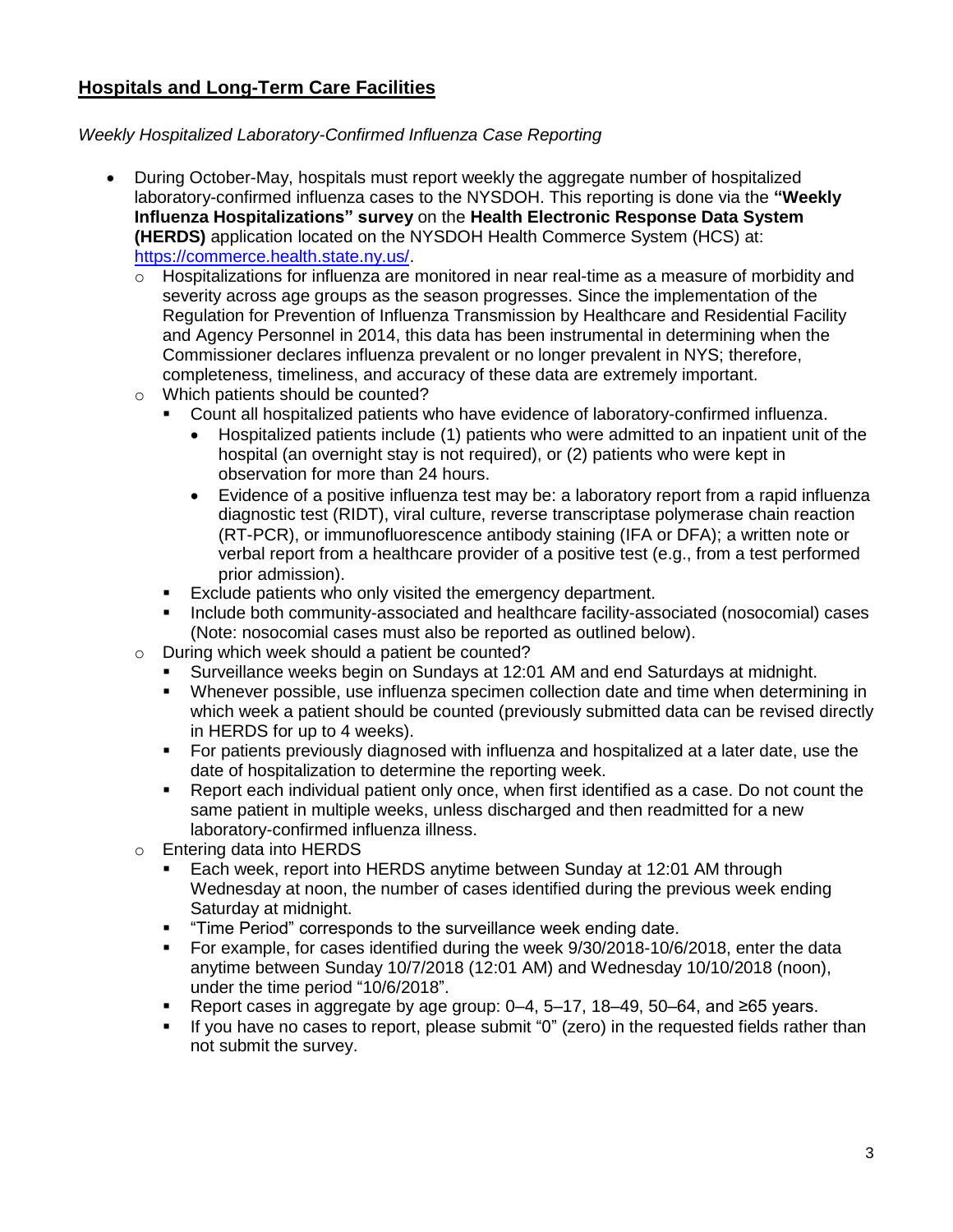## **Hospitals and Long-Term Care Facilities, continued**

*Weekly Hospitalized Laboratory-Confirmed Influenza Case Reporting, continued*

- **E** After entering the data, click (1) "Save", then (2) "Review and Submit", then (3) "Submit to DOH". Clicking "Review and Submit" alone does not submit your data to DOH. Any saved data will be submitted on your behalf after noon each Wednesday.
- Data revisions (e.g., based on confirmatory testing results) are always encouraged. You may submit revised data directly in HERDS for up to 4 weeks.
- **•** Data from more than 4 weeks earlier may be submitted or revised by contacting the Office of Health Emergency Preparedness (OHEP) at 518-408-5163.
- o For any surveillance program questions or concerns, please contact the Bureau of Communicable Disease Control (BCDC) at 518-473-4439.
- $\circ$  For any technical difficulties with accessing or using HERDS, please contact the Office of Health Emergency Preparedness (OHEP) at 518-408-5163.

### <span id="page-3-0"></span>*Nosocomial Influenza or Healthcare Facility Outbreak Reporting*

- Hospitals and long-term care facilities must report all confirmed or suspected **healthcare facilityassociated influenza outbreaks 2** to the NYSDOH Healthcare Epidemiology and Infection Control (HEIC) Program via the **Nosocomial Outbreak Reporting Application (NORA)** located on the HCS at: [https://commerce.health.state.ny.us/.](https://commerce.health.state.ny.us/)
	- o If you need access to NORA, please contact your facility's HCS Coordinator and ask to be assigned to the "Infection Control Practitioner" role in the HCS Communications Directory. Once in this role, your access to NORA is immediate. Until you have access to NORA, a paper NORA report must be completed and submitted by fax to 518-402-5165. This form can be accessed at: [http://www.health.ny.gov/forms/doh-4018.pdf.](http://www.health.ny.gov/forms/doh-4018.pdf)
	- $\circ$  For questions regarding healthcare facility-associated reporting, contact the appropriate NYSDOH Regional Epidemiology office:
		- Western Regional Office: 716-847-4503
		- Central New York Regional Office: 315-477-8166
		- Capital District Region: 518-474-1142
		- Metropolitan Area Regional Office: 914-654-7149

#### <span id="page-3-1"></span>*Emerging Infections Program FluSurv-NET Reporting*

• Hospitals participating in the Emerging Infections Program FluSurv-NET will receive separate, supplemental reporting instructions.

#### <span id="page-3-2"></span>*Reporting of Unusual Events*

- Suspected or confirmed **influenza-associated deaths in children aged <18 years**: see "All settings" above.
- Suspected or confirmed cases of **any novel influenza A virus (including viruses suspected to be of animal origin):** see "All settings" above.
- Suspected **lack of response to antiviral therapy:** see "All Settings" above.

### <span id="page-3-3"></span>**Influenza Outbreaks in Community or Other Facility Settings**

• Under New York State public health law, **outbreaks<sup>1</sup> of influenza or ILI** occurring in community or facility settings such as state institutions, day care centers, schools, colleges, group homes, adult homes, home care agencies and assisted living facilities must be reported by the director of the facility to the LHD in which the facility is located. Contact information for LHDs can be found at [http://www.nysacho.org/i4a/pages/index.cfm?pageid=3713.](http://www.nysacho.org/i4a/pages/index.cfm?pageid=3713)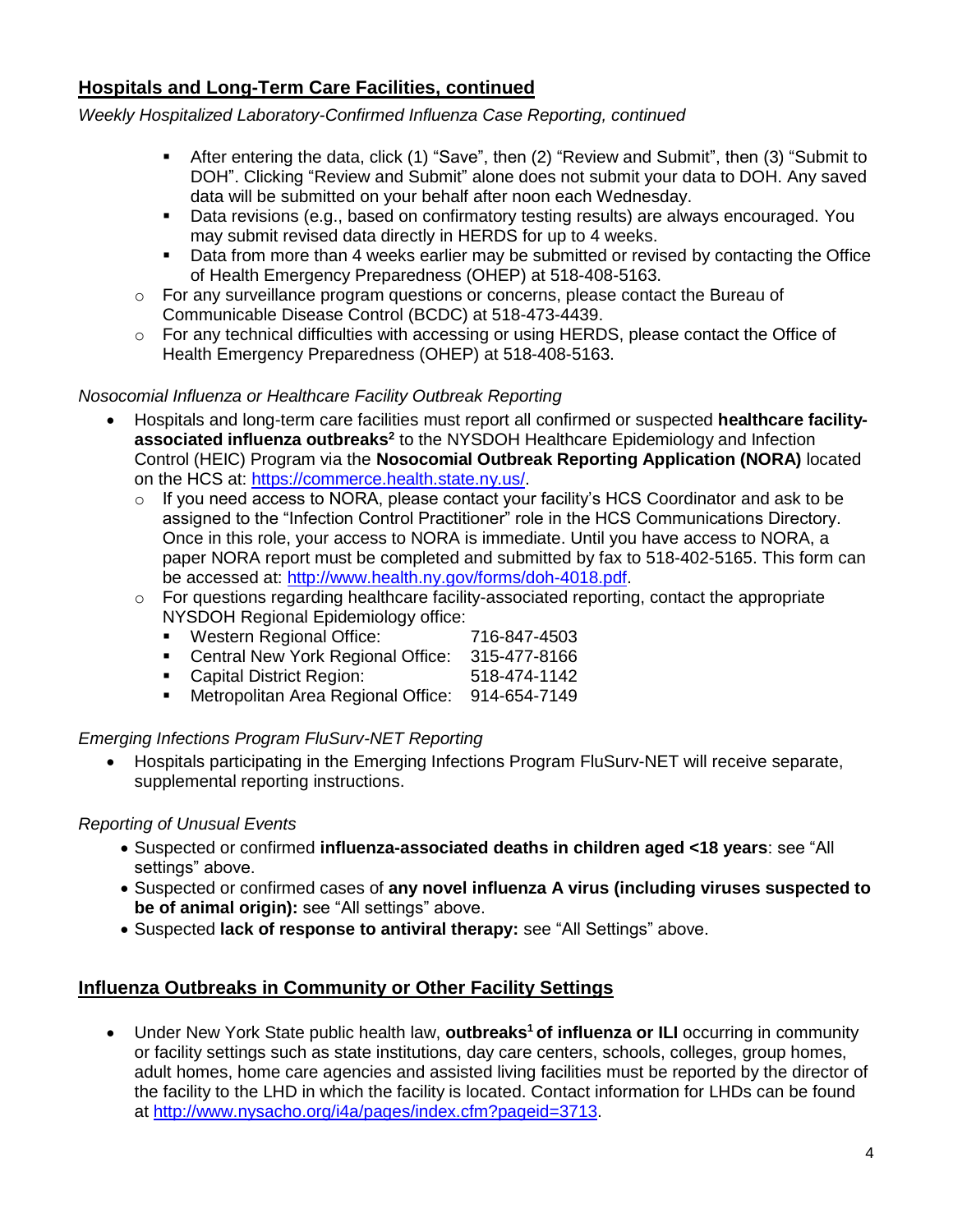# <span id="page-4-0"></span>**Local Health Departments (LHDs)**

- LHDs should promptly investigate and report **community outbreak[s](#page-1-3)<sup>1</sup> of influenza or ILI** to their NYSDOH Regional Epidemiology office.
- The NYSDOH Statistical Unit creates influenza case reports on the NYSDOH **Communicable Disease Electronic Surveillance System (CDESS)** from ECLRS laboratory reports from clinical laboratories that meet the NYSDOH influenza case definition.
	- o LHDs should **not** dismiss ECLRS influenza reports that use one of the influenza ECLRS disease descriptions (e.g., influenza A, influenza B, etc.)
	- $\circ$  However, if an LHD sees an ECLRS influenza report in the "Not Otherwise Specified" (NOS) ECLRS disease description, the LHD should:
		- Dismiss the report if the NOS ECLRS report indicates negative influenza results, or
		- Create a CDESS investigation if the NOS ECLRS report indicates positive influenza results. The Statistical Unit will then handle further.
	- o LHDs should **not** modify any CDESS influenza investigations*.* When necessary, the Statistical Unit will modify these reports.
	- o LHDs may modify CDESS case supplemental information, but should **not** modify the case status. LHDs are not required to complete CDESS influenza case supplementals except in the event of a pediatric influenza-associated death (below).
	- $\circ$  LHDs should direct any questions regarding ECLRS/CDESS influenza reporting to the Statistical Unit at 518-402-5012.
- LHDs should promptly report suspected or confirmed **influenza-associated deaths in children aged <18 years** to their NYSDOH Regional Epidemiology office.
	- $\circ$  LHDs must investigate the case and complete a CDESS case report under "Influenza, Pediatric Death." Regional Epidemiology office staff will assist LHD staff as needed.
	- o LHDs may be asked to follow up with laboratories or medical examiner offices to request that pre- or post-mortem specimens be forwarded to the Wadsworth Center and/or the Centers for Disease Control and Prevention (CDC) for additional testing.
- LHDs should promptly report suspected or confirmed cases of **any novel influenza A virus**  (including viruses suspected to be of animal origin) to their NYSDOH Regional Epidemiology office. Regional and Central Office Epidemiology staff will provide further guidance and assistance as needed.
- LHDs should promptly report suspected **lack of response to antiviral therapy**, e.g., ongoing severe disease or continued specimen positivity by RT-PCR despite a full course of antiviral therapy, to their NYSDOH Regional Epidemiology Office.

## <span id="page-4-1"></span>**Influenza Surveillance Reports**

- Weekly New York State influenza surveillance information, including the currently circulating influenza virus types, subtypes, and antiviral resistance information, is posted by close of business on Thursdays on:
	- o The NYSDOH public website: [http://www.health.ny.gov/diseases/communicable/influenza/surveillance/.](http://www.health.ny.gov/diseases/communicable/influenza/surveillance/)
	- o The NYSDOH HCS: [https://commerce.health.state.ny.us/. L](https://commerce.health.state.ny.us/)og onto the site. Click on the "My Content" button at the top of the page. Click on "Documents by Group" > "Diseases and Conditions" > "Influenza" > "Surveillance" > "Weekly Reports 2018-19."
- The first report of the season is expected to be published in late October.